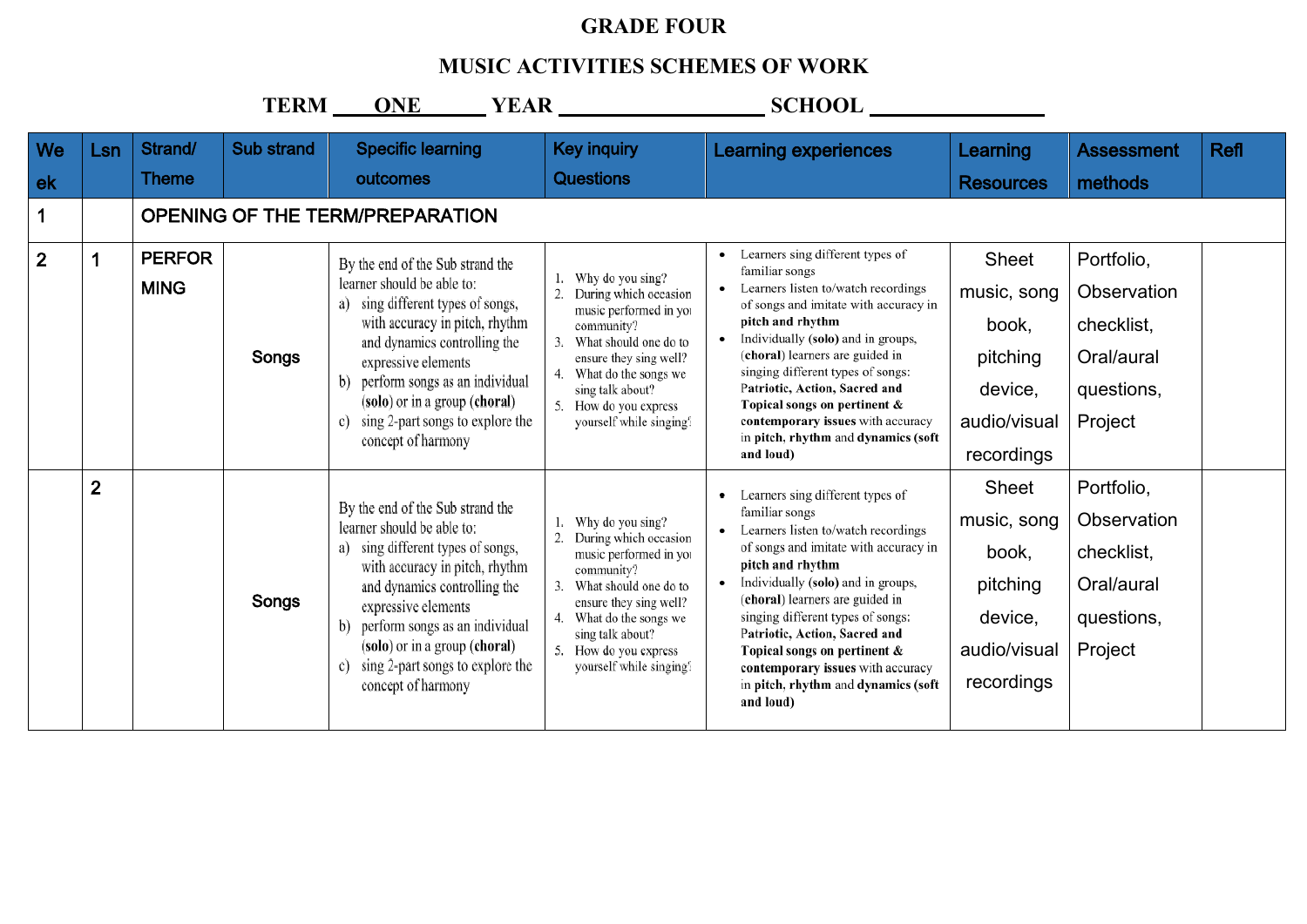|                | 3              | Songs | By the end of the Sub strand the<br>learner should be able to:<br>a) sing different types of songs,<br>with accuracy in pitch, rhythm<br>and dynamics controlling the<br>expressive elements<br>b) perform songs as an individual<br>(solo) or in a group (choral)<br>sing 2-part songs to explore the<br>c) | Why do you sing?<br>1.<br>During which occasion<br>music performed in you<br>community?<br>What should one do to<br>3.<br>ensure they sing well?<br>What do the songs we<br>4.<br>sing talk about?<br>5. How do you express<br>yourself while singing?    | Learners watch/listen to live/recorded<br>performances of solo and choral<br>music and are guided in identifying<br>expressive elements (dynamics,<br>articulation, and tempo) in the<br>performance<br>Individually and in groups learners<br>discuss the message in the songs<br>Individually and in groups learners<br>perform different types of songs<br>employing the appropriate expressive<br>elements (dynamics, articulation,<br>and tempo) | Sheet<br>music, song<br>book,<br>pitching<br>device,<br>audio/visual<br>recordings | Portfolio,<br>Observation<br>checklist,<br>Oral/aural<br>questions,<br>Project |  |
|----------------|----------------|-------|--------------------------------------------------------------------------------------------------------------------------------------------------------------------------------------------------------------------------------------------------------------------------------------------------------------|-----------------------------------------------------------------------------------------------------------------------------------------------------------------------------------------------------------------------------------------------------------|-------------------------------------------------------------------------------------------------------------------------------------------------------------------------------------------------------------------------------------------------------------------------------------------------------------------------------------------------------------------------------------------------------------------------------------------------------|------------------------------------------------------------------------------------|--------------------------------------------------------------------------------|--|
|                |                |       | concept of harmony                                                                                                                                                                                                                                                                                           |                                                                                                                                                                                                                                                           | Learners watch live or recorded<br>performances of two part songs for<br>familiarisation                                                                                                                                                                                                                                                                                                                                                              |                                                                                    |                                                                                |  |
| $\overline{3}$ | 1              | Songs | <b>PROJECT</b><br>a) use digital devices to record<br>individual (solo) and group<br>(choral) performances for<br>sharing and documentation                                                                                                                                                                  | Why do you sing?<br>1.<br>2. During which occasion<br>music performed in you<br>community?<br>3.<br>What should one do to<br>ensure they sing well?<br>4. What do the songs we<br>sing talk about?<br>How do you express<br>5.<br>yourself while singing? | At home and in school, learners use<br>digital devices to record individual<br>(solo) and group (choral)<br>performances guided by the teacher<br>and parent/guardian.<br>Learners watch/listen to recorded<br>$\bullet$<br>performances and discuss the types<br>of songs in the performances                                                                                                                                                        | Sheet<br>music, song<br>book,<br>pitching<br>device,<br>audio/visual<br>recordings | Portfolio,<br>Observation<br>checklist,<br>Oral/aural<br>questions,<br>Project |  |
|                | $\overline{2}$ | Songs | <b>PROJECT</b><br>a) use digital devices to record<br>individual (solo) and group<br>(choral) performances for<br>sharing and documentation                                                                                                                                                                  | 1. Why do you sing?<br>During which occasion<br>2.<br>music performed in you<br>community?<br>3.<br>What should one do to<br>ensure they sing well?<br>4. What do the songs we<br>sing talk about?<br>How do you express<br>5.<br>yourself while singing? | At home and in school, learners use<br>$\bullet$<br>digital devices to record individual<br>(solo) and group (choral)<br>performances guided by the teacher<br>and parent/guardian.<br>Learners watch/listen to recorded<br>$\bullet$<br>performances and discuss the types<br>of songs in the performances                                                                                                                                           | Sheet<br>music, song<br>book,<br>pitching<br>device,<br>audio/visual<br>recordings | Portfolio,<br>Observation<br>checklist,<br>Oral/aural<br>questions,<br>Project |  |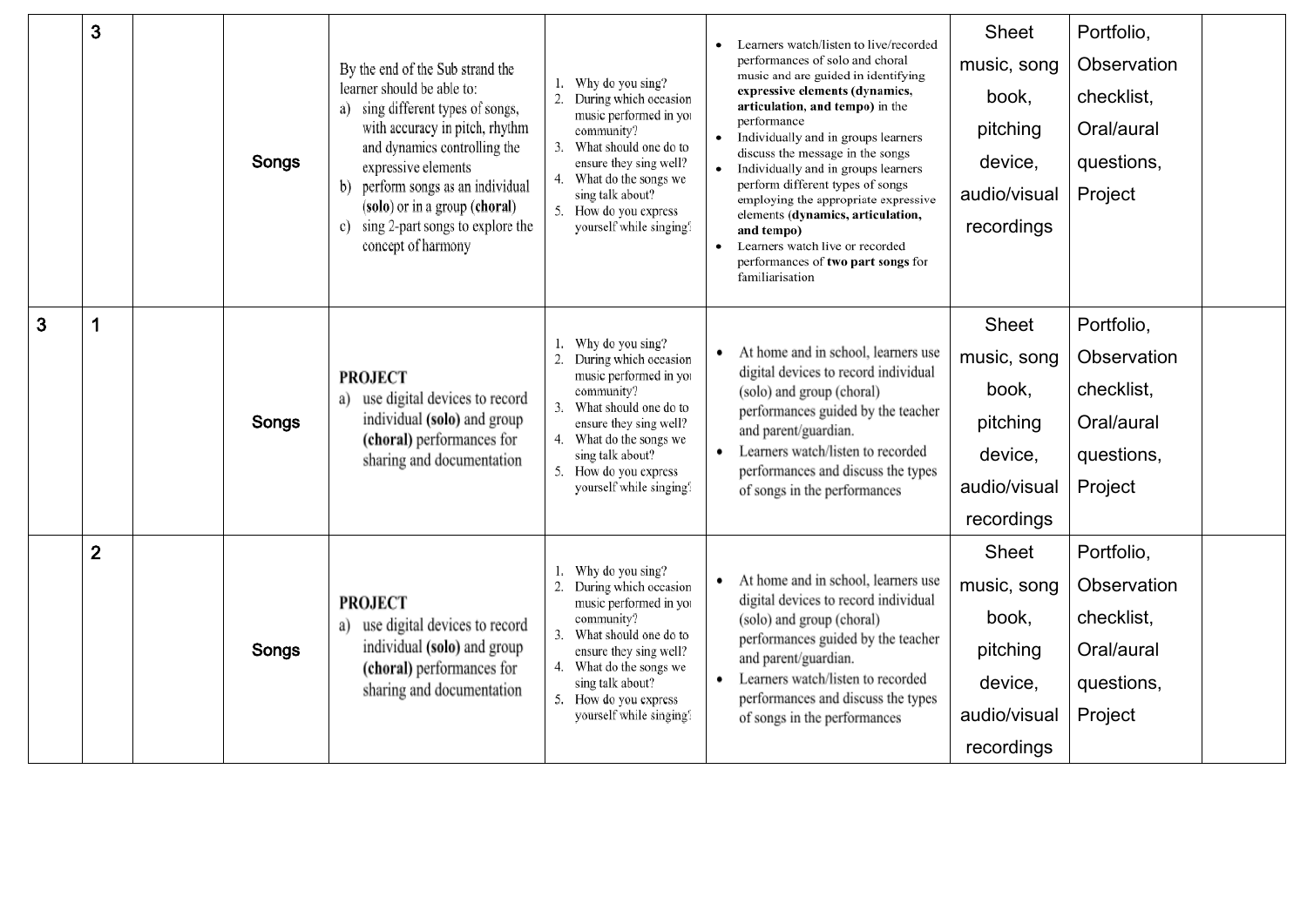|                         | 3            | Kenyan<br>folk song | By the end of the sub strand, the<br>learner should be able to:<br>a) sing folk songs drawn from<br>local community<br>discuss the message and<br>b)<br>values in a folk song<br>perform folk songs with co-<br>c)<br>ordinated body movements | Which traditional song:<br>are performed in your<br>local community?<br>2.<br>What is the message in<br>the folk song?<br>What values can we<br>3.<br>learn from folk songs?<br>What safety measures<br>should be observed<br>when performing<br>traditional folk songs?<br>Which instruments are<br>used to accompany foll<br>songs?                    | Learners listen to/watch<br>٠<br>live/recorded performances of<br>folk songs from the local<br>community<br>Learners visit community cultural<br>centres to watch and learn folk<br>songs<br>In groups, learners are guided to<br>perform folk songs with co-<br>ordinated body movements                                                                                                                     | Traditional<br>musical<br>instrument,<br>resource<br>person,<br>costumes<br>and props | Portfolio,<br>Observation<br>checklist,<br>Oral<br>questions,<br><b>Practical test</b> |  |
|-------------------------|--------------|---------------------|------------------------------------------------------------------------------------------------------------------------------------------------------------------------------------------------------------------------------------------------|----------------------------------------------------------------------------------------------------------------------------------------------------------------------------------------------------------------------------------------------------------------------------------------------------------------------------------------------------------|---------------------------------------------------------------------------------------------------------------------------------------------------------------------------------------------------------------------------------------------------------------------------------------------------------------------------------------------------------------------------------------------------------------|---------------------------------------------------------------------------------------|----------------------------------------------------------------------------------------|--|
| $\overline{\mathbf{4}}$ |              | Kenyan<br>folk song | By the end of the sub strand, the<br>learner should be able to:<br>sing folk songs drawn from<br>a)<br>local community<br>discuss the message and<br>values in a folk song<br>perform folk songs with co-<br>c)<br>ordinated body movements    | Which traditional song:<br>are performed in your<br>local community?<br>2.<br>What is the message in<br>the folk song?<br>What values can we<br>3.<br>learn from folk songs?<br>What safety measures<br>should be observed<br>when performing<br>traditional folk songs?<br>5.<br>Which instruments are<br>used to accompany foll<br>songs?              | Learners listen to/watch<br>٠<br>live/recorded performances of<br>folk songs from the local<br>community<br>Learners visit community cultural<br>centres to watch and learn folk<br>songs<br>In groups, learners are guided to<br>٠<br>perform folk songs with co-<br>ordinated body movements                                                                                                                | Traditional<br>musical<br>instrument,<br>resource<br>person,<br>costumes<br>and props | Portfolio,<br>Observation<br>checklist,<br>Oral<br>questions,<br><b>Practical test</b> |  |
|                         | $\mathbf{2}$ | Kenyan<br>folk song | d) observe safety in the<br>performance of a folk song<br>observe etiquette in a folk<br>e)<br>song to enhance acceptable<br>social relationships<br>f)<br>use appropriate<br>instrumental<br>accompaniment in a folk<br>song.                 | Which traditional song:<br>1.<br>are performed in your<br>local community?<br>2.<br>What is the message in<br>the folk song?<br>What values can we<br>3.<br>learn from folk songs?<br>What safety measures<br>4.<br>should be observed<br>when performing<br>traditional folk songs?<br>Which instruments are<br>-5.<br>used to accompany foll<br>songs? | In groups, learners are guided to<br>perform folk songs with co-<br>ordinated body movements<br>Learners take different roles in<br>performing folk songs<br>Learners observe safety while<br>٠<br>performing folk songs and in the<br>use of props<br>In groups, learners practice<br>٠<br>etiquette such as appropriate<br>dressing and morally acceptable<br>body movements while<br>performing folk songs | Traditional<br>musical<br>instrument,<br>resource<br>person,<br>costumes<br>and props | Portfolio,<br>Observation<br>checklist,<br>Oral<br>questions,<br><b>Practical test</b> |  |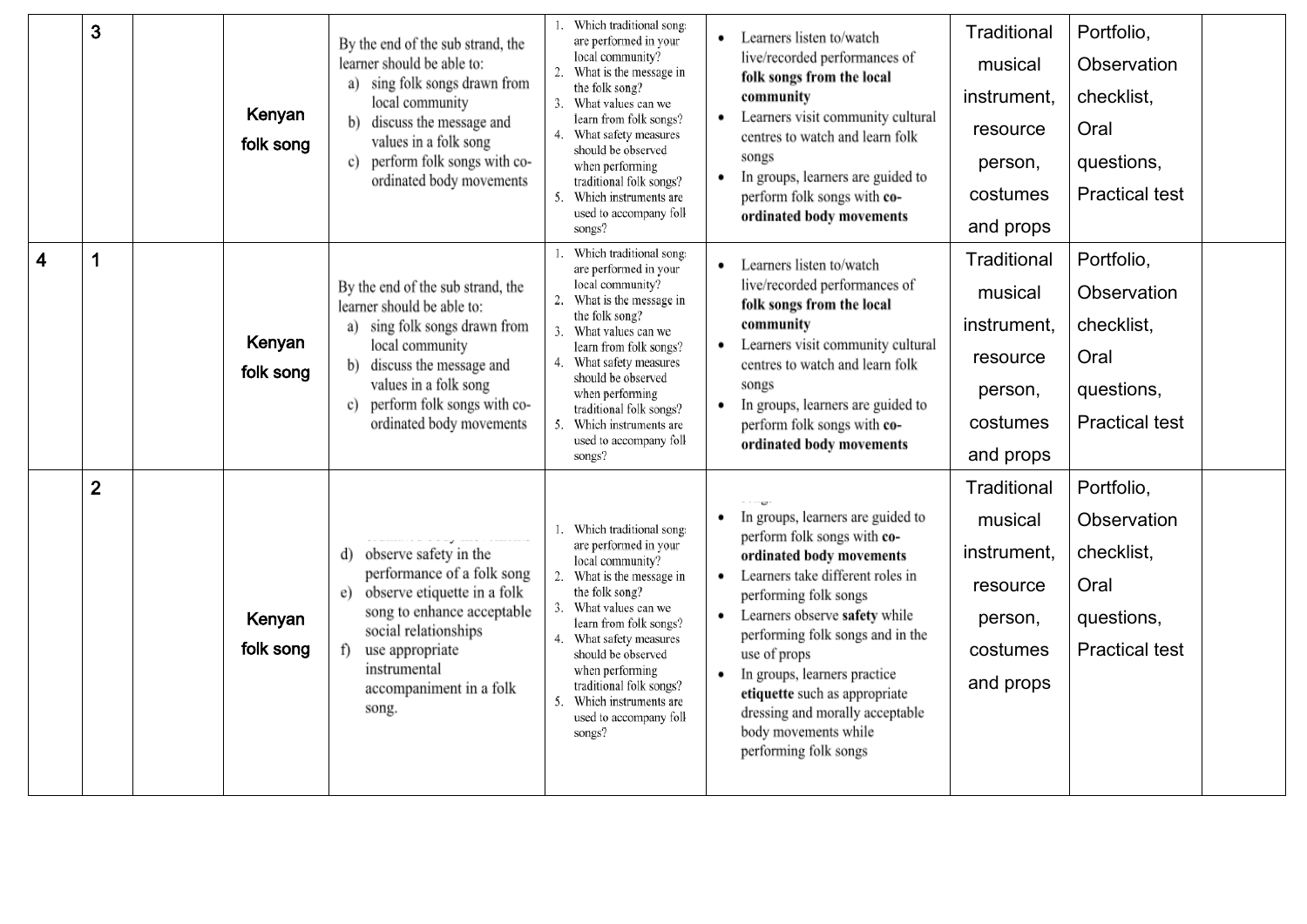|   | 3              | Kenyan<br>folk song                                                                                                        | observe safety in the<br>d)<br>performance of a folk song<br>observe etiquette in a folk<br>e)<br>song to enhance acceptable<br>social relationships<br>use appropriate<br>$\uparrow$<br>instrumental<br>accompaniment in a folk<br>song.                      | Which traditional song:<br>are performed in your<br>local community?<br>2. What is the message in<br>the folk song?<br>What values can we<br>learn from folk songs?<br>4. What safety measures<br>should be observed<br>when performing<br>traditional folk songs?<br>Which instruments are<br>used to accompany foll<br>songs? | In groups, learners are guided to<br>perform folk songs with co-<br>ordinated body movements<br>Learners take different roles in<br>performing folk songs<br>Learners observe safety while<br>performing folk songs and in the<br>use of props<br>In groups, learners practice<br>٠<br>etiquette such as appropriate<br>dressing and morally acceptable<br>body movements while<br>performing folk songs                                                                                                                                                    | Traditional<br>musical<br>instrument,<br>resource<br>person,<br>costumes<br>and props    | Portfolio,<br>Observation<br>checklist,<br>Oral<br>questions,<br><b>Practical test</b>                                           |  |
|---|----------------|----------------------------------------------------------------------------------------------------------------------------|----------------------------------------------------------------------------------------------------------------------------------------------------------------------------------------------------------------------------------------------------------------|---------------------------------------------------------------------------------------------------------------------------------------------------------------------------------------------------------------------------------------------------------------------------------------------------------------------------------|-------------------------------------------------------------------------------------------------------------------------------------------------------------------------------------------------------------------------------------------------------------------------------------------------------------------------------------------------------------------------------------------------------------------------------------------------------------------------------------------------------------------------------------------------------------|------------------------------------------------------------------------------------------|----------------------------------------------------------------------------------------------------------------------------------|--|
| 5 | 1              | Kenyan<br>folk song                                                                                                        | observe safety in the<br>d)<br>performance of a folk song<br>observe etiquette in a folk<br>e)<br>song to enhance acceptable<br>social relationships<br>f)<br>use appropriate<br>instrumental<br>accompaniment in a folk<br>song.                              | Which traditional song:<br>are performed in your<br>local community?<br>2. What is the message in<br>the folk song?<br>What values can we<br>learn from folk songs?<br>4. What safety measures<br>should be observed<br>when performing<br>traditional folk songs?<br>Which instruments are<br>used to accompany foll<br>songs? | Learners use appropriate<br>instruments to accompany folk<br>songs guided by the teacher<br>Individually and in groups,<br>learners identify and discuss the<br>messages and values in folk songs                                                                                                                                                                                                                                                                                                                                                           | Traditional<br>musical<br>instrument,<br>resource<br>person,<br>costumes<br>and props    | Portfolio,<br>Observation<br>checklist,<br>Oral<br>questions,<br><b>Practical test</b>                                           |  |
|   | $\overline{2}$ | <b>Musical</b><br>instrument<br>s: Kenyan<br>traditional<br>musical<br>instrument<br>$S-$<br>percussion<br>instrument<br>S | By the end of the Sub strand<br>the learner should be able to:<br>a) classify percussion<br>instruments from Kenya<br>aurally and visually<br>b)<br>identify melodic and non-<br>melodic percussion<br>instruments from Kenya<br>identify the parts of a<br>c) | How are percussion<br>instruments played?<br>Which percussion<br>instruments can play a<br>melody?<br>Which locally available<br>materials can be used to<br>make percussion<br>instruments?<br>Why is a drum tuned?<br>5. How is a drum tuned?                                                                                 | • Learners watch live/recorded performance of<br>percussion instruments<br>• Learners aurally and visually identify<br>percussion instruments as melodic or non-<br>melodic<br>• Learners observe pictures of /real percussion<br>instruments and classify them as melodic and<br>non-melodic percussion instruments.<br>Learners play different percussion<br>instruments to identify whether the instrument<br>is melodic or non-melodic<br>• Learners observe real/pictures of different<br>percussion instruments and are guided in<br>naming the parts | Descant<br>recorders,<br>melodic and<br>no-melodic<br>instruments,<br>resource<br>person | Portfolio,<br>Observation<br>checklist,<br>Oral<br>questions,<br>Practical test,<br>aural tests,<br>project work,<br>Assignments |  |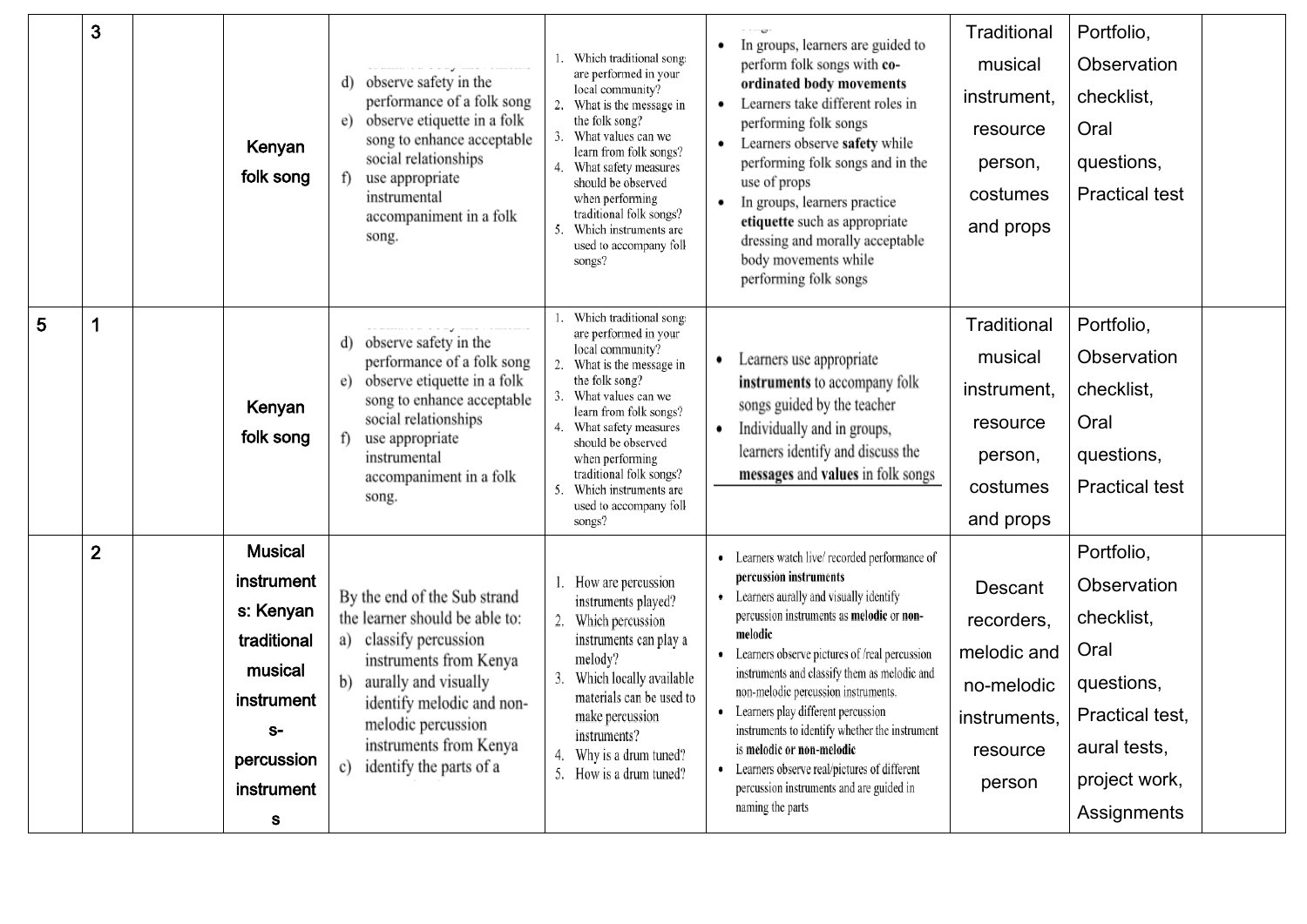|                 | 3              | <b>Musical</b><br>instrument<br>s: Kenyan<br>traditional<br>musical<br>instrument<br>$S-$<br>percussion<br>instrument<br>s        | d) tune a <b>drum</b> in order to<br>produce the desired sound<br>e) play a percussion<br>instrument to provide<br>appropriate<br>accompaniment to a song<br>or dance                                                                               | How are percussion<br>instruments played?<br>Which percussion<br>2.<br>instruments can play a<br>melody?<br>Which locally available<br>materials can be used to<br>make percussion<br>instruments?<br>Why is a drum tuned?<br>4.<br>How is a drum tuned? | • Learners watch live/recorded performance of<br>percussion instruments<br>• Learners aurally and visually identify<br>percussion instruments as melodic or non-<br>melodic<br>• Learners observe pictures of /real percussion<br>instruments and classify them as melodic and<br>non-melodic percussion instruments.<br>• Learners play different percussion<br>instruments to identify whether the instrument<br>is melodic or non-melodic<br>• Learners observe real/pictures of different<br>percussion instruments and are guided in<br>naming the parts | Descant<br>recorders,<br>melodic and<br>no-melodic<br>instruments,<br>resource<br>person | Portfolio,<br>Observation<br>checklist,<br>Oral<br>questions,<br>Practical test,<br>aural tests,<br>project work,<br>Assignments |  |
|-----------------|----------------|-----------------------------------------------------------------------------------------------------------------------------------|-----------------------------------------------------------------------------------------------------------------------------------------------------------------------------------------------------------------------------------------------------|----------------------------------------------------------------------------------------------------------------------------------------------------------------------------------------------------------------------------------------------------------|---------------------------------------------------------------------------------------------------------------------------------------------------------------------------------------------------------------------------------------------------------------------------------------------------------------------------------------------------------------------------------------------------------------------------------------------------------------------------------------------------------------------------------------------------------------|------------------------------------------------------------------------------------------|----------------------------------------------------------------------------------------------------------------------------------|--|
| $6\phantom{1}6$ | 1              | <b>Musical</b><br><b>instrument</b><br>s: Kenyan<br>traditional<br>musical<br>instrument<br>$S-$<br>percussion<br>instrument<br>s | <b>PROJECT</b><br>Make a percussion<br>a)<br>instrument using locally<br>available materials to<br>accompany a song or<br>dance<br>b) Use digital devices to<br>record music made by<br>percussion instruments for<br>sharing and<br>documentation. | How are percussion<br>instruments played?<br>2.<br>Which percussion<br>instruments can play a<br>melody?<br>Which locally available<br>materials can be used to<br>make percussion<br>instruments?<br>Why is a drum tuned?<br>5.<br>How is a drum tuned? | In groups learners tune a drum using the<br>٠<br>appropriate method (tightening laces and or<br>warming the membrane).<br>Individually and in groups learners play<br>$\bullet$<br>different percussion instruments (melodic and<br>non-melodic) to accompany song and dance<br>guided by the teacher/resource person<br>In groups learners make percussion<br>٠<br>instruments observing own and others' safety<br>Learners record music made by percussion<br>$\bullet$<br>instruments, share and discuss the percussion<br>instruments used with peers     | Descant<br>recorders,<br>melodic and<br>no-melodic<br>instruments,<br>resource<br>person | Portfolio,<br>Observation<br>checklist,<br>Oral<br>questions,<br>Practical test,<br>aural tests,<br>project work,<br>Assignments |  |
|                 | $\overline{2}$ | <b>Descant</b><br>recorder                                                                                                        | a) Play the notes B A G on a<br>descant recorder<br>b) Play simple melodies using<br>the notes B A G on the<br>descant recorder<br>c) Practice hygiene measures<br>in the use of the descant<br>recorder                                            | 1. How are different<br>pitches produced on a<br>descant recorder?<br>2.<br>How do you care and<br>maintain the descant<br>recorder?                                                                                                                     | • Learners explore the recorder by identifying<br>the parts guided by the teacher<br>• Learners discuss and practice hygiene<br>measures in using the descant recorder<br>• Learners practice holding and blowing the<br>recorder with the appropriate posture and<br>fingering                                                                                                                                                                                                                                                                               | Descant<br>recorders,<br>melodic and<br>no-melodic<br>instruments,<br>resource<br>person | Portfolio,<br>Observation<br>checklist,<br>Oral<br>questions,<br>Practical test,<br>aural tests,<br>project work,<br>Assignments |  |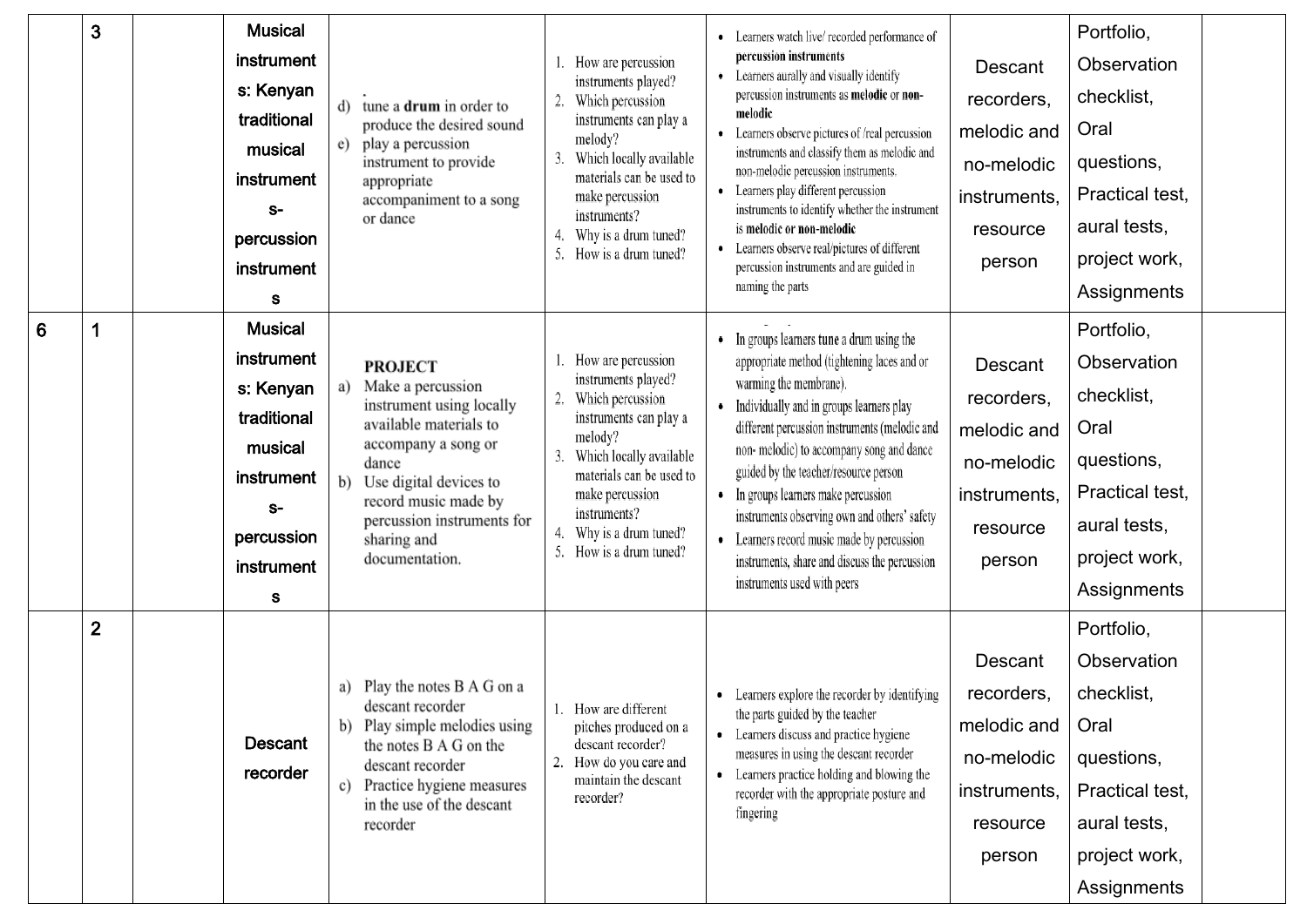|                | 3              |  |                                                  |                                                                                                                                                            |                                                   |                                                                                                     |              | Portfolio,                                                        |  |
|----------------|----------------|--|--------------------------------------------------|------------------------------------------------------------------------------------------------------------------------------------------------------------|---------------------------------------------------|-----------------------------------------------------------------------------------------------------|--------------|-------------------------------------------------------------------|--|
|                |                |  |                                                  |                                                                                                                                                            |                                                   |                                                                                                     | Descant      | Observation                                                       |  |
|                |                |  | a) Play the notes B A G on a<br>descant recorder |                                                                                                                                                            | • Learners learn finger numbers on hand and       | recorders,                                                                                          | checklist,   |                                                                   |  |
|                |                |  |                                                  | b) Play simple melodies using                                                                                                                              | How are different<br>pitches produced on a        | fingerings for $B \land G$ on recorder<br>• Clap rhythmic patterns before playing the               | melodic and  | Oral                                                              |  |
|                |                |  | <b>Descant</b><br>recorder                       | the notes B A G on the<br>descant recorder                                                                                                                 | descant recorder?<br>How do you care and<br>2.    | patterns with assigned tones (B A G)                                                                | no-melodic   | questions,                                                        |  |
|                |                |  |                                                  | Practice hygiene measures<br>c)<br>in the use of the descant                                                                                               | maintain the descant<br>recorder?                 | • Learners play $B \land G$ as demonstrated by the<br>teacher using rhythmic patterns built on taa, | instruments, | Practical test,                                                   |  |
|                |                |  |                                                  | recorder                                                                                                                                                   |                                                   | ta-te (crotchets and quavers)                                                                       | resource     | aural tests,                                                      |  |
|                |                |  |                                                  |                                                                                                                                                            |                                                   |                                                                                                     | person       | project work,                                                     |  |
|                |                |  |                                                  |                                                                                                                                                            |                                                   |                                                                                                     |              | Assignments                                                       |  |
| $\overline{7}$ | 1              |  |                                                  |                                                                                                                                                            |                                                   |                                                                                                     | Portfolio,   |                                                                   |  |
|                |                |  |                                                  |                                                                                                                                                            |                                                   |                                                                                                     | Descant      | Observation                                                       |  |
|                |                |  |                                                  | Play the notes B A G on a<br>descant recorder                                                                                                              | How are different                                 |                                                                                                     | recorders,   | checklist,<br>Oral<br>no-melodic<br>questions,<br>Practical test, |  |
|                |                |  | <b>Descant</b>                                   | Play simple melodies using<br>b)<br>the notes B A G on the<br>descant recorder<br>Practice hygiene measures<br>c)<br>in the use of the descant<br>recorder | pitches produced on a                             | Individually and in groups learners play<br>٠                                                       | melodic and  |                                                                   |  |
|                |                |  | recorder                                         |                                                                                                                                                            | descant recorder?<br>How do you care and          | melodies built on <b>B</b> A G<br>• Individually learners practice playing the                      |              |                                                                   |  |
|                |                |  |                                                  |                                                                                                                                                            | maintain the descant<br>recorder?                 | notes and melodies learnt at home.                                                                  | instruments, |                                                                   |  |
|                |                |  |                                                  |                                                                                                                                                            |                                                   |                                                                                                     | resource     | aural tests,                                                      |  |
|                |                |  |                                                  |                                                                                                                                                            |                                                   | person                                                                                              |              | project work,                                                     |  |
|                |                |  |                                                  |                                                                                                                                                            |                                                   |                                                                                                     |              | Assignments                                                       |  |
|                | $\overline{2}$ |  |                                                  |                                                                                                                                                            |                                                   |                                                                                                     | Traditional  | Practical,                                                        |  |
|                |                |  |                                                  | By the end of the Sub strand the<br>learner should be able to:                                                                                             |                                                   | Learners watch a live/recorded<br>٠                                                                 | instruments, | observation,                                                      |  |
|                |                |  |                                                  | a) perform a Kenyan folk dance                                                                                                                             | Why do people dance?<br>2.<br>How do we perform a | Kenyan folk dance from the<br>local community                                                       | Video of     | field work                                                        |  |
|                |                |  | Dance                                            | from their local community<br>b) apply basic elements of dance                                                                                             | folk dance?                                       | Learners perform a dance from<br>٠                                                                  | dances,      |                                                                   |  |
|                |                |  |                                                  | in a dance performance<br>c) perform a Kenyan folk dance                                                                                                   | 3.<br>Which dances are<br>performed in the        | the local community guided by<br>the teacher observing the basic                                    | recorder     |                                                                   |  |
|                |                |  |                                                  | with coordinated body                                                                                                                                      | community?                                        | elements of dance (time, space,                                                                     | stands,      |                                                                   |  |
|                |                |  |                                                  | movements                                                                                                                                                  |                                                   | energy and relationships)                                                                           | resource     |                                                                   |  |
|                |                |  |                                                  |                                                                                                                                                            |                                                   |                                                                                                     | person       |                                                                   |  |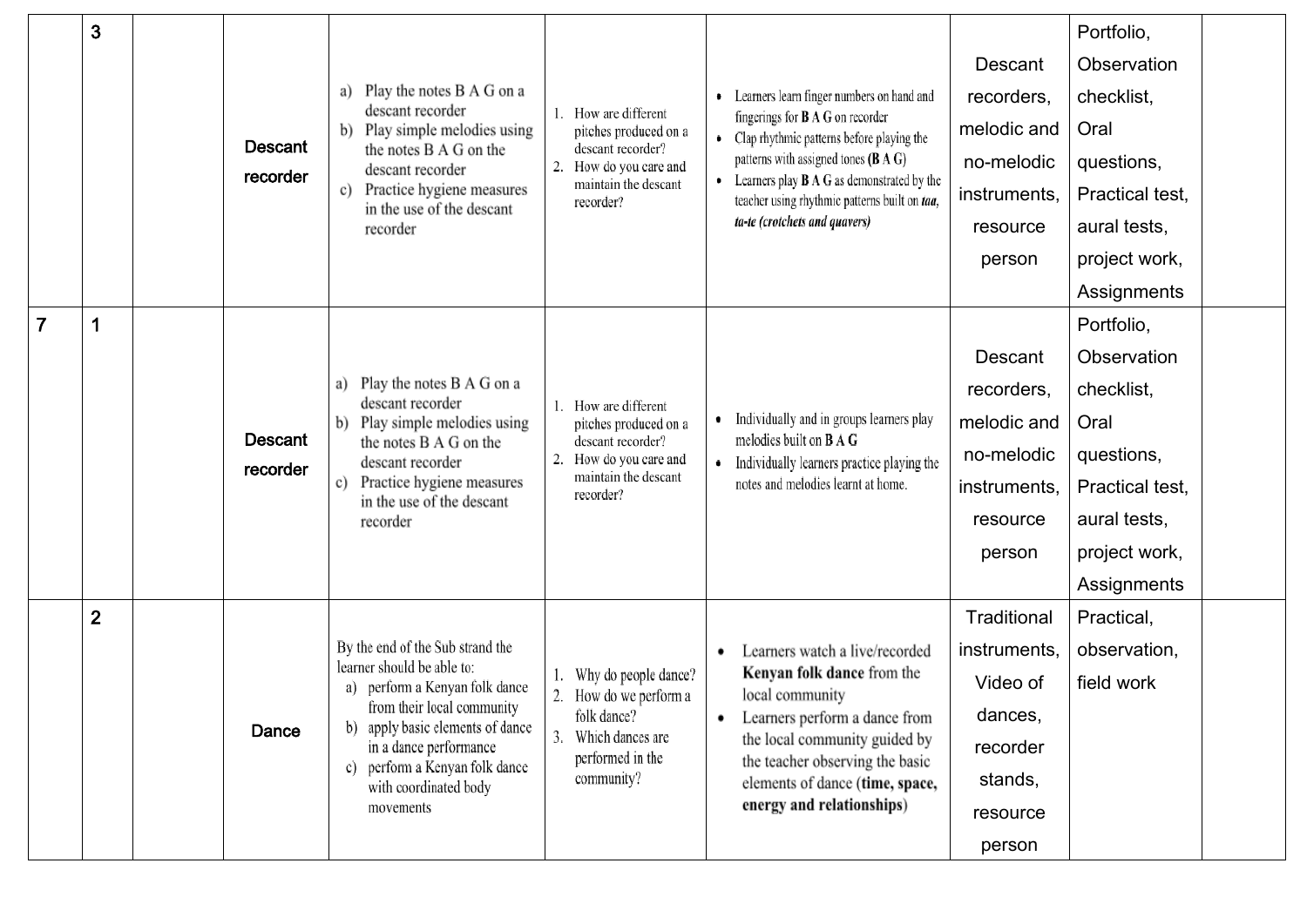|   | 3              |                                                                 | Dance         | d) create dance formations for<br>aesthetic value<br>e) perform a folk dance<br>observing own and others<br>safety                                                                                                                                                                    | Why do people dance?<br>How do we perform a<br>2.<br>folk dance?<br>Which dances are<br>3.<br>performed in the<br>community? | Individually and in groups<br>learners perform a folk dance<br>with coordinated body<br>movements<br>In groups learners perform a<br>Kenyan folk dance incorporating<br>formations observing own and<br>others' safety<br>Learners record dances<br>$\bullet$<br>performed in school and the<br>community and share their<br>experiences in class | Traditional<br>instruments,<br>Video of<br>dances,<br>recorder<br>stands,<br>resource<br>person                       | Practical,<br>observation,<br>field work            |  |
|---|----------------|-----------------------------------------------------------------|---------------|---------------------------------------------------------------------------------------------------------------------------------------------------------------------------------------------------------------------------------------------------------------------------------------|------------------------------------------------------------------------------------------------------------------------------|---------------------------------------------------------------------------------------------------------------------------------------------------------------------------------------------------------------------------------------------------------------------------------------------------------------------------------------------------|-----------------------------------------------------------------------------------------------------------------------|-----------------------------------------------------|--|
| 8 | 1              |                                                                 | Dance         | <b>PROJECT</b><br>a) record Kenyan folk dances<br>for sharing and<br>documentation                                                                                                                                                                                                    | Why do people dance?<br>How do we perform a<br>folk dance?<br>Which dances are<br>3.<br>performed in the<br>community?       | Individually and in groups<br>learners perform a folk dance<br>with coordinated body<br>movements<br>In groups learners perform a<br>Kenyan folk dance incorporating<br>formations observing own and<br>others' safety<br>Learners record dances<br>performed in school and the<br>community and share their<br>experiences in class              | Traditional<br>instruments,<br>Video of<br>dances,<br>recorder<br>stands,<br>resource<br>person                       | Practical,<br>observation,<br>field work            |  |
|   | $\overline{2}$ | <b>CREATI</b><br><b>NG/COM</b><br><b>POSING</b><br><b>MUSIC</b> | <b>Rhythm</b> | By the end of the sub-strand, the<br>learner should be able to:<br>a) interpret rhythmic pattern<br>involving crotchet and quaver<br>using French rhythm names<br>$(taa, ta-te)$<br>create simple rhythms using<br>b)<br>French rhythm names (taa, ta-<br>te) for crotchet and quaver | 1. How are rhythms<br>created?                                                                                               | Individually and in groups, learners<br>٠<br>clap/tap rhythms of words involving taa,<br>ta-te (crotchet and quaver) maintaining a<br>steady beat.<br>• Learners interpret (orally) rhythmic<br>patterns involving crotchet and quaver<br>using French rhythm names (taa, ta-te)                                                                  | Sheet<br>music,<br>melodic<br>instrument,<br>flash cards-<br>of rhythmic<br>patterns,<br>melodies,<br>sol-fa<br>names | Oral tests,<br>Aural tests,<br><b>Written tests</b> |  |